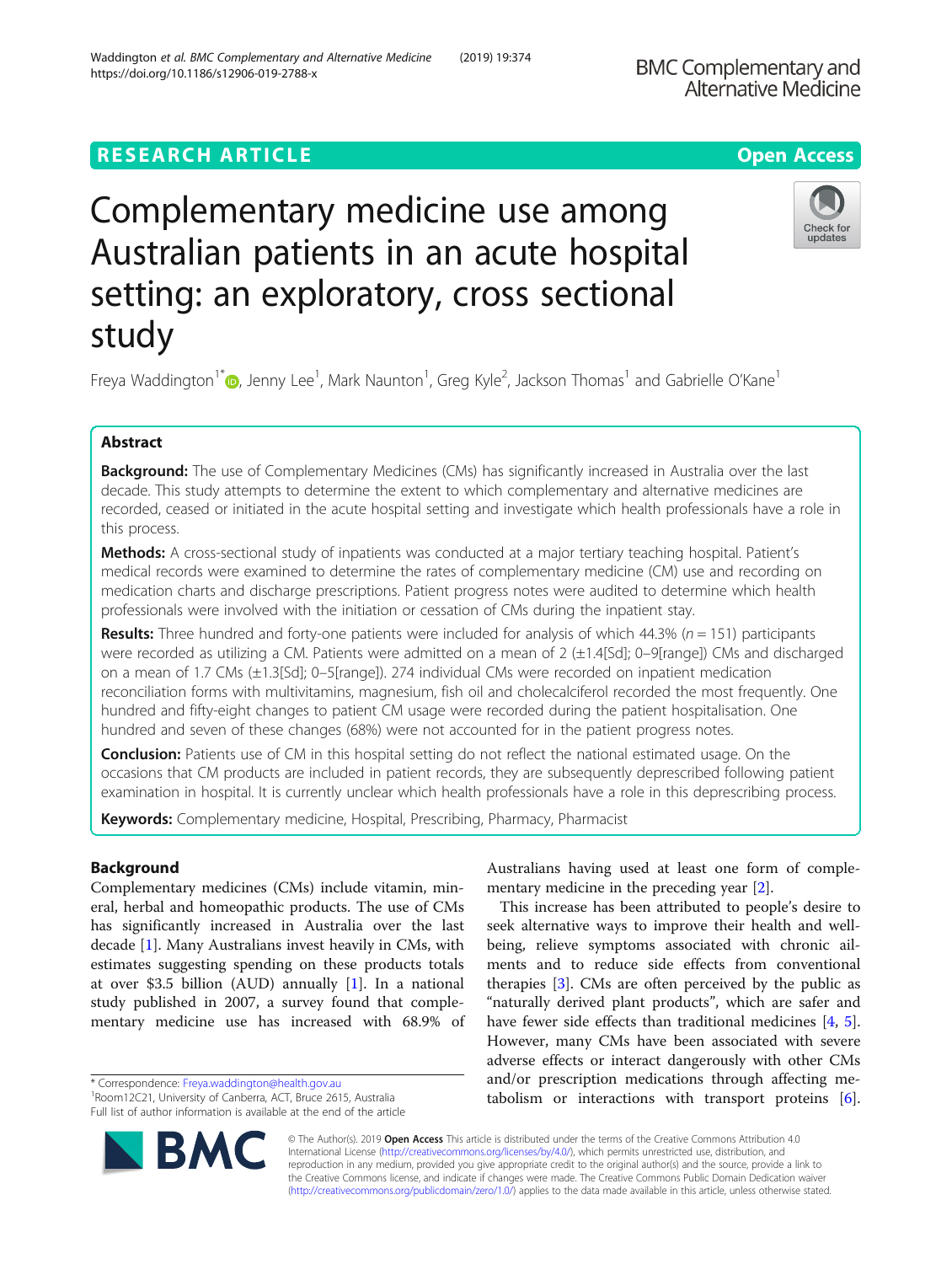Recent research has provided an overview of the many potential interactions between CMs and prescribed drugs [[7\]](#page-5-0). Many of these potential interactions bare relevance in the hospital setting. For example, commonly used CM products such as ginkgo and fish oil have been shown to effect bleeding and are therefore a necessary consideration for perioperative risk [[8\]](#page-5-0).

Although a large percentage of the Australian population appears to be utilising CMs, whether these products are accurately recorded, initiated or ceased in the hospital setting in Australia remains largely unknown [[9](#page-5-0)–[11\]](#page-5-0).

Hospital pharmacists work within a multidisciplinary healthcare team, performing tasks that contribute to the medicines management pathway [\[12](#page-5-0)]. These tasks include medication reconciliation, review of medication usage, organized supply of medicines and the provision of medicine information to patients and other health professionals [[12\]](#page-5-0). These services identify the risks associated with medicine use; reduce adverse drug events that consequently reduce the duration of hospital stay and burden to the economy  $[12]$ . Pharmacists are therefore ideally placed to assist in the recording of CM use of hospital inpatients through use of the medication reconciliation process. However, anecdotal evidence has suggested that CMs are commonly overlooked in this process. Despite the widespread use of CMs nationally, the literature suggests that health professionals do not consistently record CMs as a routine component of inpatient medication history, nor on inpatient medication charts [[11\]](#page-5-0). Subsequently, there is an increased potential for misreported and potentially unsafe use of CMs in the hospital setting.

To date, there are limited studies that have investigated the recorded use of CMs in Australian hospital inpatients. In 1994, a study by Kristoffersen et al. conducted at Sydney's Royal North Shore Hospital reported 52% of patients had utilized CMs in the 12 months preceding their hospital admission [\[9\]](#page-5-0). Further findings included that only 21% of patients informed their doctor of their CM usage [[9\]](#page-5-0). Reasons included patients felt that doctors lack receptiveness to these therapies and also that patients felt a sense of autonomy and did not believe this medication use was relevant to the doctor [\[9](#page-5-0)].

A similar study by Welch was conducted in St Vincent's Hospital in Sydney over a 3 week period in May 2000 [[10](#page-5-0)]. This study found 12% of inpatients recorded utilizing complementary medicines at the time of their admission, and of these, 18% of patients were concurrently taking conventional medicines that could potentially interact with CMs at the time of their admission [\[10\]](#page-5-0). Welch concluded that use of CMs by patients admitted to hospital appeared significant and with the existing potential for drug interactions, routine inclusion of these medicines in the medication chart was necessary [\[10\]](#page-5-0).

Finally, research published in 2005 by Cockayne et al., investigated the completeness of documentation of CM use in hospital charts before and after implementing an education program to staff  $[11]$  $[11]$ . This study found that although patient's usage of CMs was recorded at 58% in the month prior to admission, only 28% of these CMs were documented in the medical records [\[11](#page-5-0)].

There is a need for strategies such as education of health professionals which may be beneficial in increasing awareness of the risks associated with some of these products and the need to record CM use. Previous research appears to have illustrated that documentation of CMs in the hospital may be suboptimal. The identification of these products in a patient's medication history has the potential to enable health professionals to address the possible unnecessary or unsafe use of CMs by a high percentage of patients.

The aim of this research was to determine whether CMs are being recorded in hospital inpatient records at rates that reflect the previous literature and national estimates of usage, and, to determine the role of the health professionals, in particular, the hospital pharmacist, in this process.

#### Methods

The study received ethical approval from the Australian Capital Territory (ACT) Health Human Research Ethics Committee (ETHLR.16.163). This research is a crosssectional study which was conducted at a major tertiary teaching hospital in the Australian Capital Territory. Patients were assessed if they were inpatients from any ward and had been discharged from the hospital during a two-week period in June 2016 and were over 18 years of age, and were excluded if their inpatient stay was less than 5 consecutive days during this period. This admission time frame was implemented to allow suitable time for the medication reconciliation process to occur, and the patient to be considered by the wider multidisciplinary health professional team.

Each patient's medical record was examined by one of two allocated researchers (JL or FW) to determine if the use of CMs was recorded both on the medication reconciliation form and on the inpatient medication chart. Consistency of collection was ensured between researchers through an agreed process of recording and a comparison of a random selection of results to detect any discrepancies. Nil discrepancies were identified in data collection. Medication reconciliation forms and inpatient medication charts were further scrutinised to determine product type and dose and if these products were either being initiated or ceased in the hospital setting. Further, corresponding patient discharge summaries were examined to determine the rates of inclusion of CMs on the discharge prescription. On the occasions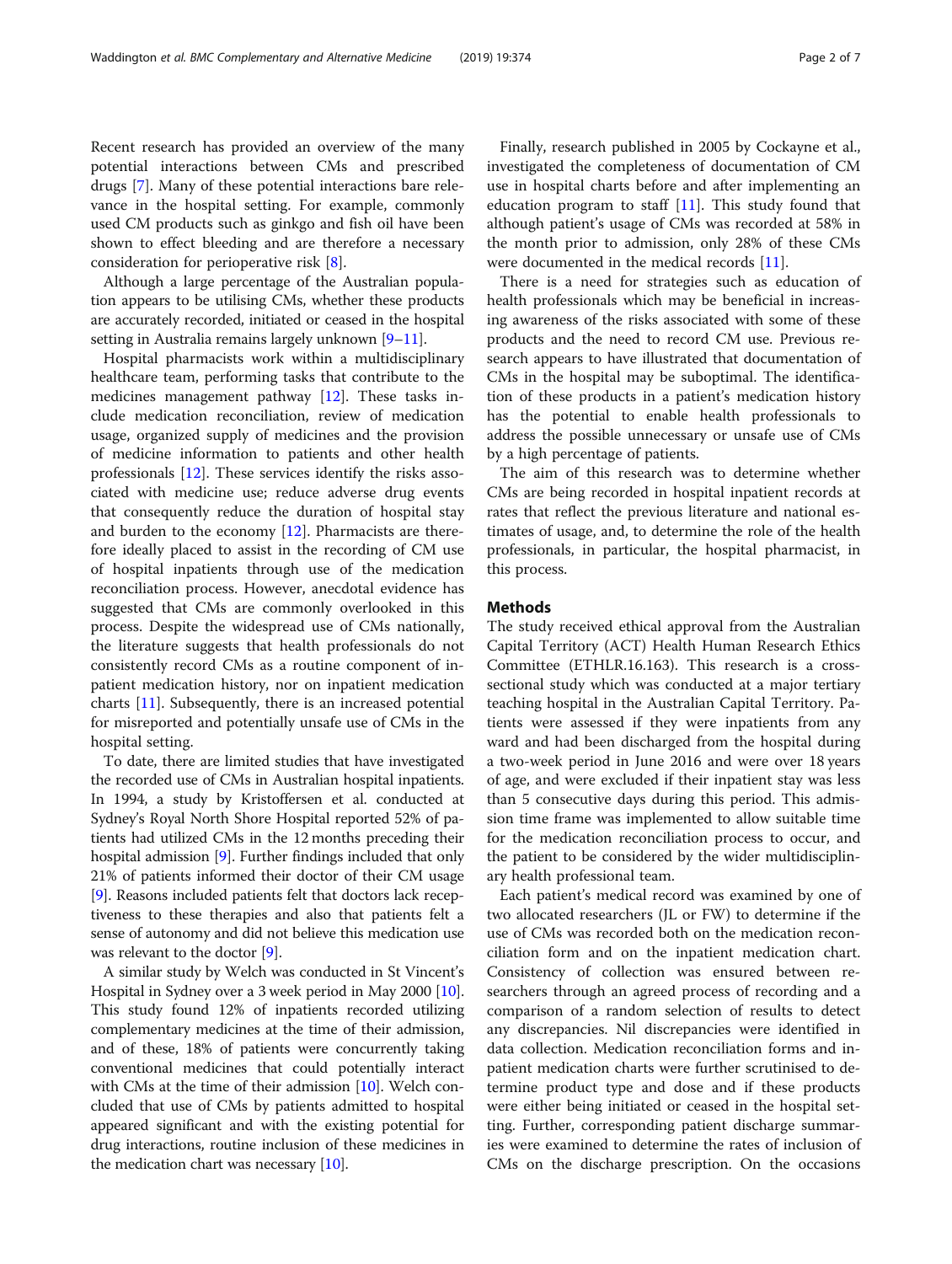that CMs were ceased during the inpatient stay, progress reports were audited by the corresponding researcher (JL or FW) to determine whether a clinical pharmacist or other health professional was involved during this process and had subsequently made note. Similarly, on the occasions that CMs were commenced during the inpatient stay, progress notes were also reviewed to determine which health professional was involved in this process.

CMs identified in the study were crosschecked with the Natural Medicines Database for ingredient type and categorised into multivitamins, minerals, vitamins, supplements, herbal and probiotic groups based on the product's active ingredients.<sup>10</sup>

All data were analysed through use of IBM SPSS (version 24; IBM SPSS, Chicago, IL, USA) software. T-tests were conducted to determine any significance in changes in CM prescribing. A p-value of 0.05 was used to determine significance.

## Results

### CM usage

A total of 426 patient files were assessed; 85 (20%) were excluded from further analysis as either no medication reconciliation forms were completed during their stay, the patient was aged less than 18 years, the patient's inpatient stay was less than 5 days or the patient deceased during their inpatient stay. One hundred and eighty males (53%) and 161 females (47%) were included in this study. The mean age of patients was  $65$  years  $(\pm 19.1$  [SD; 18–94[range]) (Fig. 1). Participants were recorded as taking a mean of 7 regular and 'as required' medications  $(\pm$ 4.9; 0–26) when admitted to the hospital, with a mean of 6 (±4.2; 0–25) of these medications taken via the oral route.

#### Patient demographics

Of the 341 patients included in the analysis, 44% ( $n =$ 151) participants were found to have a CM recorded on their medication reconciliation form (see Table [1](#page-3-0).). Of these, 54% ( $n = 82$ ) were females and 46% ( $n = 69$ ) were male patients. Patients aged over 75 years were the most frequent users of CMs with 55% ( $n = 71$ ; 8[mean]; ± 3.9[SD]; 0–19[range]) of inpatients in this age bracket recorded taking a CM. Patients aged between 35 and 44 years were found to have the lowest percentage of recorded CM use at  $18\%$  ( $n = 3$ ; 2; ±1.7; 0–11).

Of the patients admitted to hospital found to be taking CMs, the mean number of CMs taken was 2.3  $(\pm 1.4|\text{SD}|; 0-9|\text{range}|)$ . This same population of patients was subsequently found to be discharged on a mean of 1.7 CMs  $(\pm 1.3; 0-5)$ . Of those individuals admitted to hospital whilst taking a CM,  $35\%$  ( $n = 52$ ) were taking a single CM.

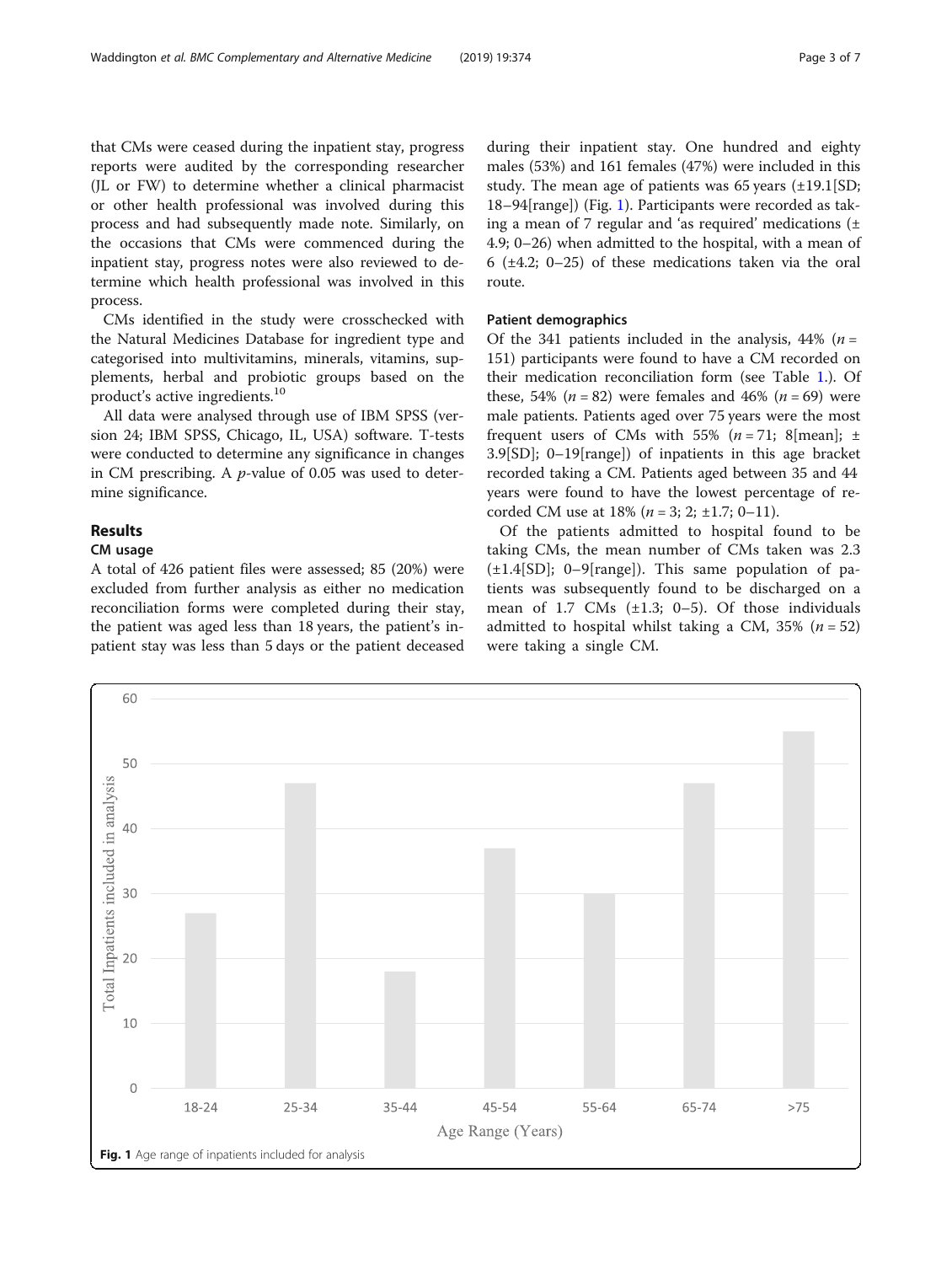Type of CMs utilised by patients A total of 274 individual CMs were recorded on inpatient medication reconciliation forms. Multivitamins, magnesium, fish oil and cholecalciferol were identified as the most frequently recorded individual CMs, with each item was recorded on 29 (11%) occasions. Following categorization by ingredient type, single vitamin and single mineral medicines were found to be the most commonly utilised group of CMs. The 10 most frequently utilized CMs are displayed in Fig. [2.](#page-4-0)

#### Initiation and cessation of CMS

A total of 158 changes to patient CM usage pattern were recorded during the patient inpatient stay. There was no documentation of 107 of these changes in the patient progress notes (see Table 2). Doctors were involved in making the highest number of recommended changes to patients' CM usage, with 38 recommendations documented, this was followed by hospital dieticians  $(n = 7)$ and pharmacists ( $n = 5$ ). These changes were inclusive of recommendations to initiate and/or cease the CM intake. On one occasion, a recommendation for cessation of a CM was found to be recorded by a nurse.

#### **Discussion**

We identified that 44% of patients were using CM with females over the age of 75 years being the most frequent users. This is the first study in Australia to investigate the recording of CMs in inpatients in the hospital setting with a focus which health professional recorded patient CM use including the initiation and deprescribing of these agents, initiated or ceased in the hospital setting.

#### CM usage

The results of a National Australian Population-Based Survey conducted by Xue et al. (2007) found the most common demographic of CM users were females aged between 18 to 34 year [\[2\]](#page-5-0). Similarly, a South Australian study found females aged between 25 to 44 years to be the most frequent users of CM [\[13\]](#page-5-0). Our results found higher usage of complementary medicine products to be recorded in much older women (i.e. > 75 years; 60%). These results therefore do not accurately reflect previously recorded national rates.

Further, our study revealed that 44% of examined inpatients had CM recorded in their medical notes, which is lower than the data presented by Cockayne et al. (2005) who found 58% of inpatients used CM and Xue et al. (2007) who reported approximately 69% of the Australian population used CM) [[2](#page-5-0), [11](#page-5-0)].

#### Type of CMs utilised by patients

Currently, the most commonly recorded CMs used by Australians are single ingredient vitamins [\[14](#page-5-0)]. This is consistent with our study findings, which also revealed single ingredient vitamins (31%) to be the most frequently utilised products. The Australian Bureau of Statistics recently estimated the most frequently used complementary medicines products, these included multivitamins or multiminerals, single vitamin and mineral and supplements [[14](#page-5-0)]. Our results are consistent with these statistics with multivitamins, magnesium, fish oil, cholecalciferol, vitamin C and glucosamine all found to be the most frequently utilized CMs in our study cohort. However, further studies are required to determine the necessity of the CM products that were seen to be utilized in higher frequencies.

Table 2 Frequency of health professional's recorded recommendations for initiating or ceasing CMs during the inpatient stay in the study cohort

| Health Professional Type | No. of CMs Initiated | No. of CMs Ceased | Total Changes to CMs |
|--------------------------|----------------------|-------------------|----------------------|
| Unknown                  | 55                   | 52                | 107 (67.7%)          |
| Doctor                   | 31                   |                   | 38 (24.1%)           |
| Dietitian                |                      | $\left( \right)$  | $7(4.4\%)$           |
| Pharmacist               |                      |                   | $5(3.2\%)$           |
| Nurse                    |                      |                   | $(0.6\%)$            |

<span id="page-3-0"></span>Table 1 Demographics of included patients

| Sex                                                         |          |  |
|-------------------------------------------------------------|----------|--|
| Male (%)                                                    | 180 (53) |  |
| Female (%)                                                  | 161 (47) |  |
| Age (Years)                                                 |          |  |
| Mean (SD)                                                   | 65 (19)  |  |
| <b>Medications</b>                                          |          |  |
| Mean medications on admission (SD)                          | 7 (4.9)  |  |
| Mean CMs on admission (SD)                                  | 1(1.5)   |  |
| Mean CMs on discharge (SD)                                  | 1(1.2)   |  |
| Length of Hospital Stay                                     |          |  |
| Mean days (SD)                                              | 1(1.6)   |  |
| Patients with CM recorded on Medication Reconciliation Form |          |  |
| Male (%)                                                    | 69 (46)  |  |
| Female (%)                                                  | 82 (54)  |  |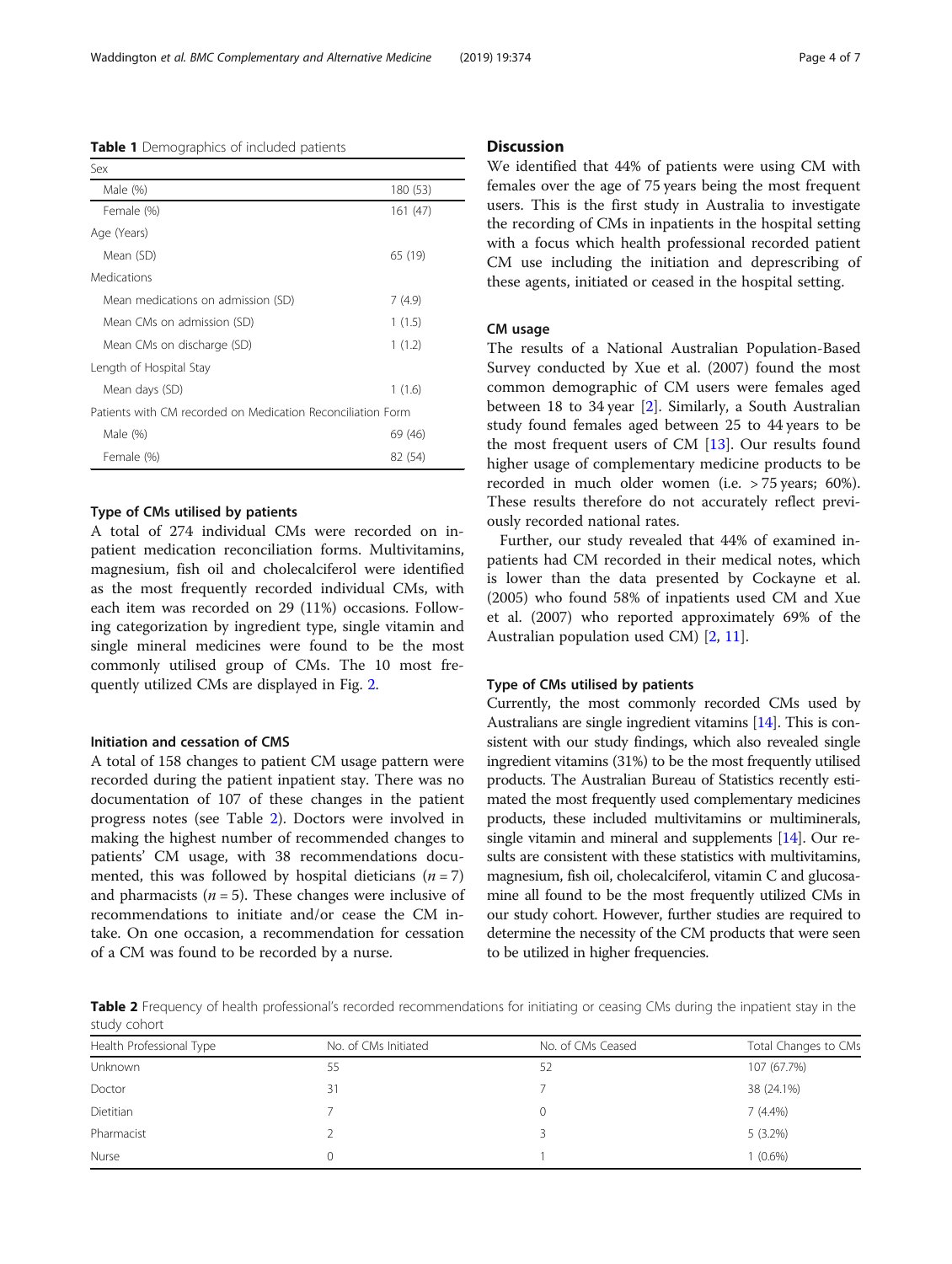<span id="page-4-0"></span>

#### Initiation and cessation of CMs

A key finding from this study was the low level of documentation with regards to commencing and deprescribing CMs. On closer inspection of the patient progress notes, pharmacists were less likely to document any changes in CM use than doctors. As in this hospital setting, phamracists are unable to cease medications, this could be theorized to be due pharmacists verbally communicating suggested changes and relying on doctors to record actual changes in notes. The majority of modifications to CM prescriptions (68%) were unable to be allocated to an individual health professional as no documentation was made in the patient progress notes. These low rates of documentation regarding CMs suggest that health professionals may deem the documentation of changes regarding these products less important than other medical issues.

Of the patients admitted to hospital recorded as taking CMs, the mean number of CMs taken was 2.3 products per individual. The same population of patients was subsequently found to be discharged on a mean of 1.7 CM products per individual. This illustrates that some of these CMs are in fact being ceased in the hospital. Health professionals may have recognized the potential issues relating to polypharmacy resulting from unnecessary use of CMs. Polypharmacy is appropriate in many individuals; however, when the benefit of its use is outweighed by its risk, polypharmacy should be minimised [[15\]](#page-5-0). Patients who are prescribed with multiple medications have been shown to be at greater risk of nonadherence, hospitalization, adverse drug reactions, morbidity and mortality [[15](#page-5-0), [16](#page-5-0)]. Many CMs have been shown to provide little health benefit to patients and therefore cessation of these products is likely to be appropriate and result in improved health outcomes [\[17](#page-5-0)]. Health professionals may have recognized that these products were unnecessary and/or potentially harmful. However, due to the low levels of documentation of changes relating to complementary medicines in the patient's medical notes, it is not clear which health professionals are making these changes.

Although not investigated directly in this research, thorough recording of patient's medication history is necessary to identify the potential drug interactions or unnecessary continuation of CMs. Pharmacist-led comprehensive medication reconciliations have been shown to provide a more accurate estimation of CM use in certain patient groups  $[18]$ . Further to this, pharmacist-led medication interventions reduce adverse events and have a proven economic value for reducing medication errors post discharge [[19\]](#page-5-0). Previous research by Cockayne et al. (2005) illustrated that the implementation of a shortterm education program of health professionals may result in better medication history taking that is more inclusive of CM products [[11](#page-5-0)]. Subsequently, specialized short-term education of hospital pharmacists may increase documentation and reduce adverse events.

#### Limitations

Limitations of this study include the single center nature of this investigation. A broader data collection strategy including multiple sites with varying population characteristics may allow larger data sets and more conclusive findings. This study also did not have access to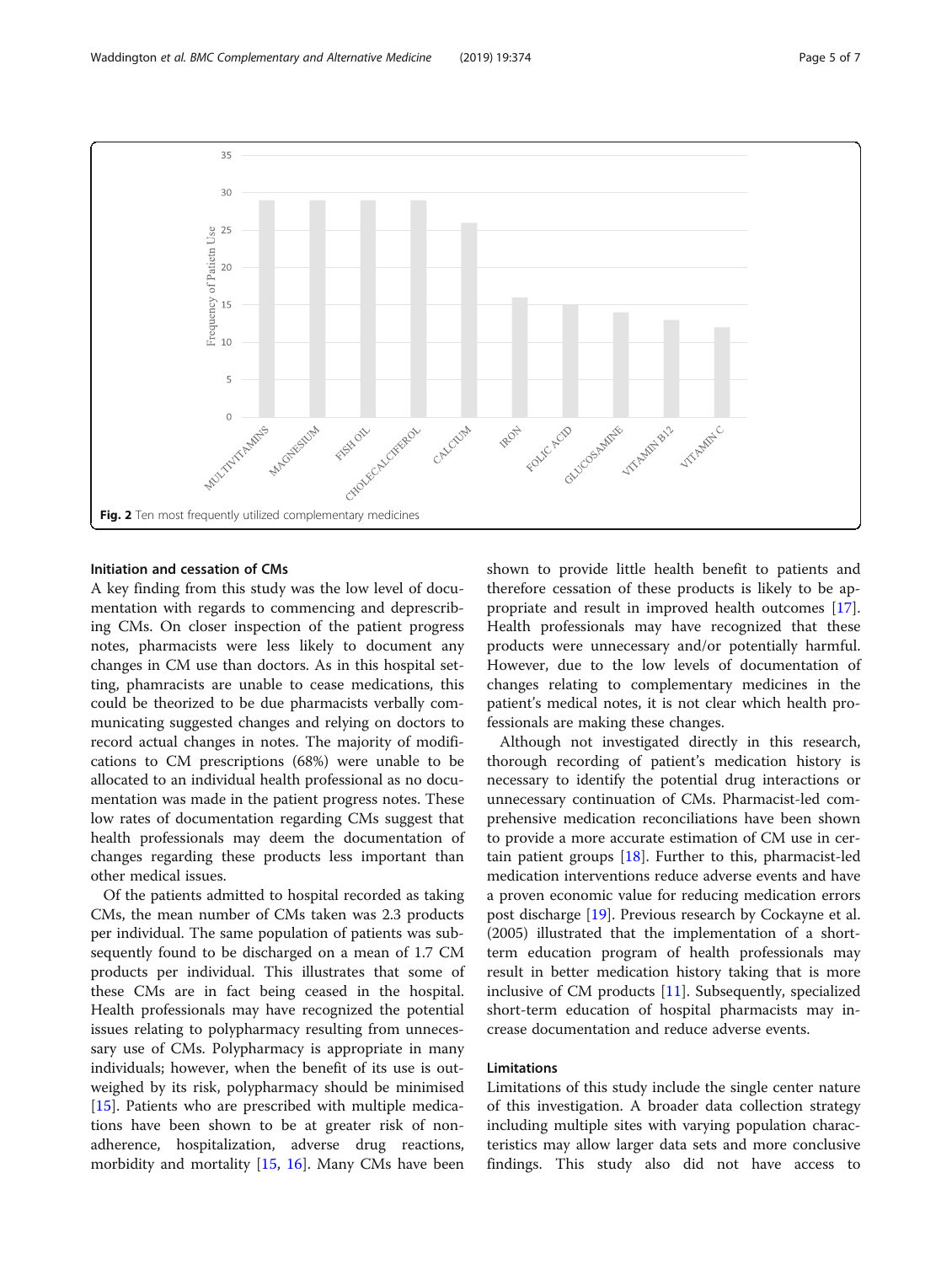<span id="page-5-0"></span>demographic information that may influence patients' use of CMs, these included ethnicity, income and education status. Further, patient's reasons for utilizing CMs were not explicitly identified; however this has already been well established in previous studies [13].

The inconsistency between the results of this paper and previously recorded numbers may be attributed to the single center nature of this study which has only investigated a specific demographic. The tertiary hospital in which this study took place is located in the Australian Capital Territory (ACT) and services a population generally recognized as highly educated, and higher income. This may equate to more informed decision making among study participants, who do not appear to rely heavily on CM products. However, previous research has suggested that higher levels of education may result in higher usage of CM products [2]. Further to this, previous data by the Australian Government revealed that the residents from the ACT are more likely to use herbal preparations than other residents elsewhere in Australia [14]. ACT residents are reported to have a higher amount of disposable income, therefore it may translate to increased expenditure on CM products [[20\]](#page-6-0). Subsequently, it is suggested that CMs are not being accurately documented during the hospital admission process.

#### Conclusion

In this hospital based study, the CMs usage data do not accurately reflect the national estimated usage. It appears that on the occasions that CM products are included in patient records, they are subsequently deprescribed following patient examination in hospital. However, with the majority of the changes to inpatient CM prescriptions not documented, we are unable to determine the role the clinical pharmacist plays in this process. These results signal the need for an educational intervention targeted at pharmacy staff within the hospital to emphasize the importance of recording CM history in all patients is clear.

#### Acknowledgements

Not applicable.

#### Authors' contributions

FW and JL completed the data collection and initial data analysis. MN, GK, JT and GoK provided assistance with analysis and contribution to writing of the manuscript. All authors read and approved the final manuscript.

#### Funding

Not applicable.

#### Availability of data and materials

The datasets used and/or analysed during the current study are available from the corresponding author on reasonable request.

#### Ethics approval and consent to participate

The study received ethics approval from the Australian Capital Territory (ACT) Health Human Research Ethics Committee (ETHLR.16.163).

#### Consent for publication

Not applicable.

#### Competing interests

The authors declare that they have no competing interests.

#### Author details

<sup>1</sup> Room12C21, University of Canberra, ACT, Bruce 2615, Australia. <sup>2</sup>Queensland University of Technology, QLD, Brisbane 4000, Australia.

## Received: 6 February 2019 Accepted: 5 December 2019

#### References

- 1. National Institute of Complementary Medicine. Understanding Complementary and Integrative Medicine 2017 [Available from: [http://www.](http://www.nicm.edu.au/health_information/information_for_consumers/understanding_cm) [nicm.edu.au/health\\_information/information\\_for\\_consumers/](http://www.nicm.edu.au/health_information/information_for_consumers/understanding_cm) [understanding\\_cm.](http://www.nicm.edu.au/health_information/information_for_consumers/understanding_cm) Accessed Oct 2017.
- 2. Xue CC, Zhang AL, Lin V, Da Costa C, Story DF. Complementary and alternative medicine use in Australia: a national population-based survey. J Altern Complement Med. 2007;13(6):643–50.
- 3. Giese F. Complementary and alternative medicine. The American Journal of Occupational Therapy. 2011;65(6):S26–31.
- 4. Aleandri V, Bertazzoni G, Romanzi D, Vetrano G, Durazzi F, Mazzanti G, et al. The use of herbal products during breastfeeding: a study from a public Italian hospital. J Food Process Technol. 2014;5(8):1–6.
- 5. National Prescribing Service. Information Use and Needs of Complementary Medicines Users. 2008 [October 2017]. Available from: [https://www.](https://www.westernsydney.edu.au/__data/assets/pdf_file/0007/537406/Information_Use_and_Needs_of_Complementary_Medicines_Users.pdf) westernsydney.edu.au/ data/assets/pdf\_file/0007/537406/Information [Use\\_and\\_Needs\\_of\\_Complementary\\_Medicines\\_Users.pdf](https://www.westernsydney.edu.au/__data/assets/pdf_file/0007/537406/Information_Use_and_Needs_of_Complementary_Medicines_Users.pdf). Accessed Oct 2017.
- 6. Moore LB, Goodwin B, Jones SA, Wisely GB, Serabjit-Singh CJ, Willson TM, et al. St. John's wort induces hepatic drug metabolism through activation of the pregnane X receptor. Proc Natl Acad Sci. 2000;97(13):7500–2.
- 7. Izzo AA. Interactions between herbs and conventional drugs: overview of the clinical data. Med Princ Pract. 2012;21(5):404–28.
- 8. Krishna S, Purushothaman A. Warfarin interactions with complementary medicines, herbs and dietary supplements. J Chem Pharm Res. 2015; 7(6):71–5.
- 9. Kristoffersen SS, Atkin PA, Shenfield GM. Use of Alternaive medicines on Sydney's north shore. Aust J Hosp Pharm. 1997;27:367–72.
- 10. Welch S. The use of complementary medicines by inpatients at St Vincent's hospital Sydney. Aust J Hosp Pharm. 2001;31(2):111–3.
- 11. Cockayne NL, Duguid M, Shenfield GM. Health professionals rarely record history of complementary and alternative medicines. Br J Clin Pharmacol. 2005;59(2):254–8.
- 12. The Society of Hospital Pharmacists. Fact Sheet: Medication reconcilliation how do pharmacists add value?. 2012 [october 2017]. Available from: [https://www.shpa.org.au/sites/default/files/uploaded-content/website](https://www.shpa.org.au/sites/default/files/uploaded-content/website-content/Fact-sheets-position-statements/medrecv2.pdf)[content/Fact-sheets-position-statements/medrecv2.pdf.](https://www.shpa.org.au/sites/default/files/uploaded-content/website-content/Fact-sheets-position-statements/medrecv2.pdf) Accessed Oct 2017.
- 13. MacLennan AH, Myers SP, Taylor AW. The continuing use of complementary and alternative medicine in South Australia: costs and beliefs in 2004. Med J Aust. 2006;184(1):27–31.
- 14. Australian Bureau of Statistics. Australian Health Survey: Nutrition Supplements, 2011–12 2016 [October 2017]. Available from: [http://www.abs.](http://www.abs.gov.au/websitedbs/d3310114.nsf/home/home?opendocument) [gov.au/websitedbs/d3310114.nsf/home/home?opendocument.](http://www.abs.gov.au/websitedbs/d3310114.nsf/home/home?opendocument) Accessed Oct 2017.
- 15. Hajjar ER, Cafiero AC, Hanlon JT. Polypharmacy in elderly patients. Am J Geriatr Pharmacother. 2007;5(4):345–51.
- 16. Gnjidic D, Le Couteur DG, Kouladjian L, Hilmer SN. Deprescribing trials: methods to reduce polypharmacy and the impact on prescribing and clinical outcomes. Clin Geriatr Med. 2012;28(2):237–53.
- 17. National Center for Complementary and Integrative Health. Herbs at a Glance. 2016.
- 18. Nightingale G, Hajjar E, Guo K, Komura S, Urnoski E, Sendecki J, et al. A pharmacist-led medication assessment used to determine a more precise estimation of the prevalence of complementary and alternative medication (CAM) use among ambulatory senior adults with cancer. J Geriatr Oncol. 2015;6(5):411–7.
- 19. Najafzadeh M, Schnipper JL, Shrank WH, Kymes S, Brennan TA, Choudhry NK. Economic value of pharmacist-led medication reconciliation for